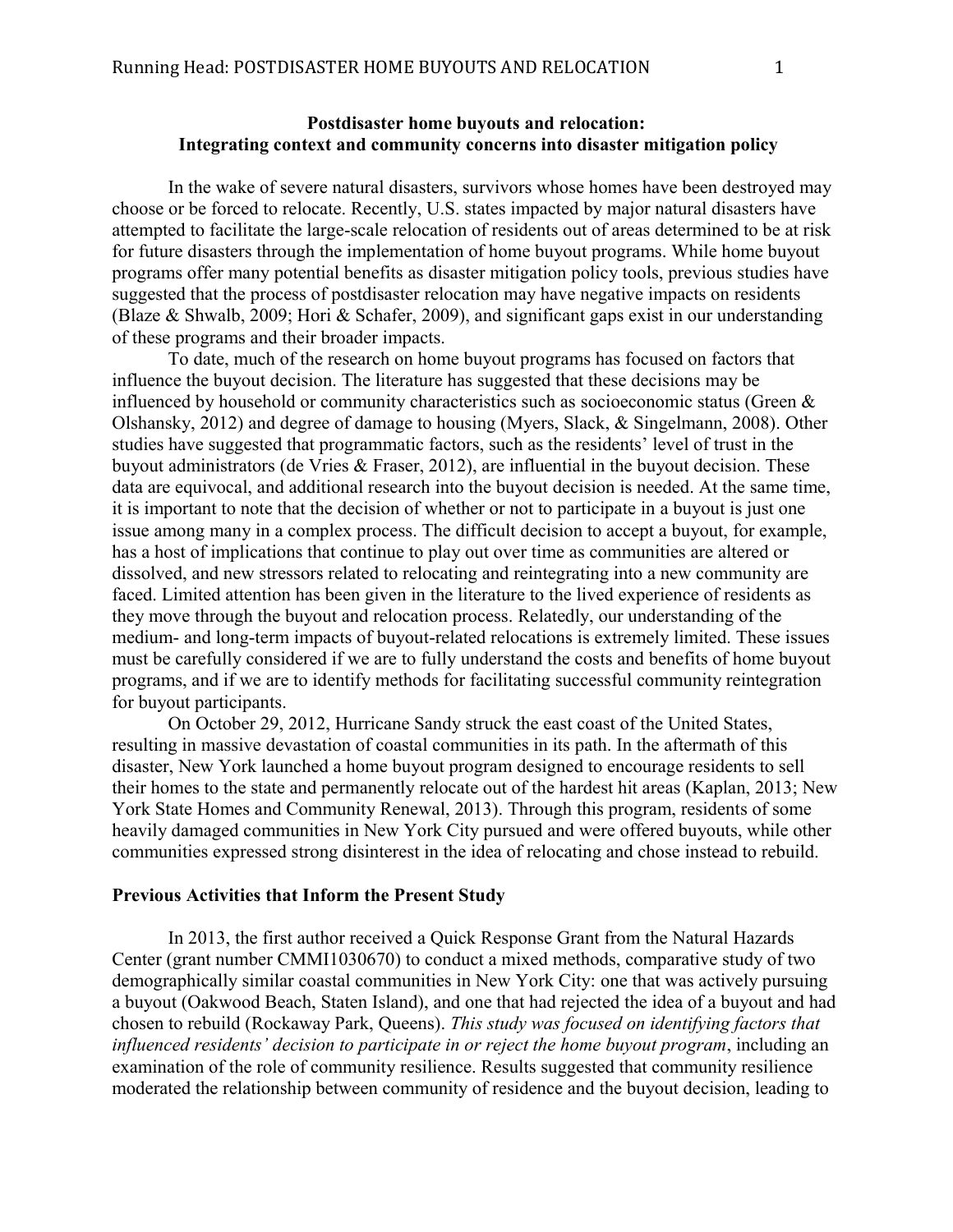opposite responses on the buyout decision. Specifically, higher levels of community resilience were associated with making the majority decision in each community: accepting the buyout in Oakwood Beach, and rejecting the buyout in Rockaway Park. Contextual community factors, including the history of natural disasters, local cultural norms, and place attachment, were instrumental in explaining these different responses. Importantly, although the data suggested that perceptions of the broader community were more influential in the buyout decision than individual-level factors for majority decision makers, individual-level predictors emerged as more influential for minority decision makers (i.e., residents who rejected the buyout in a community that, on the whole, accepted it). This finding raised an additional set of questions regarding factors that contribute to heterogeneity in the buyout decision within communities.

Importantly, *these data were collected before the buyout was implemented, and before residents made their final decision of whether or not to participate in the buyout* (i.e., before residents made their final choice to rebuild or relocate out of the community). During this study (Time 1), residents were recruited to participate in a longitudinal study of the process and impacts of buyout-related relocations for participating households and communities, with approximately 60% (104 of 173) of participants agreeing to be contacted for follow-up studies. The proposed project will build on this initial study by collecting perishable data that can be used to inform disaster policy related to home buyouts and relocation. Specifically, this project will document the early relocation and reintegration phase of the recovery process for homeowners who participated in the original study and were impacted by the buyout program. Additionally, it will document community perspectives on and experiences with New York's home buyout program.

## **The Proposed Study**

At present, policy and practice related to home buyout programs are outpacing research. The proposed project seeks to address this gap by linking community-based research to policy outcomes, and by integrating community experiences and concerns into the national debate on the efficacy and impacts of home buyout programs. Specifically, the SCRA Policy Grant will support the implementation of a second round of interviews (Time 2) that examine participants' experience of the buyout or rebuilding process in the 18 months since the buyout was fully implemented. These interviews will focus on the *experience of the buyout process* and the *early relocation and reintegration phase* for households that relocate (and, for comparison, the early recovery phase for households that chose to rebuild in their original communities), and will include a specific focus on documenting experiences, perceptions, and recommendations that have implications for buyout and postdisaster relocation policy.

Building on an existing dataset from the 2013 study, this study represents a longitudinal exploration into the issue of with whom and in what contexts home buyout programs are successful. Using the State of New York's post-Sandy Home Buyout Program as a case example, we will address the following four research questions.

*RQ1*: What are the medium-term impacts of home buyout programs for residents who accept buyouts, and what factors facilitate or hinder the successful integration of relocated residents into their new communities?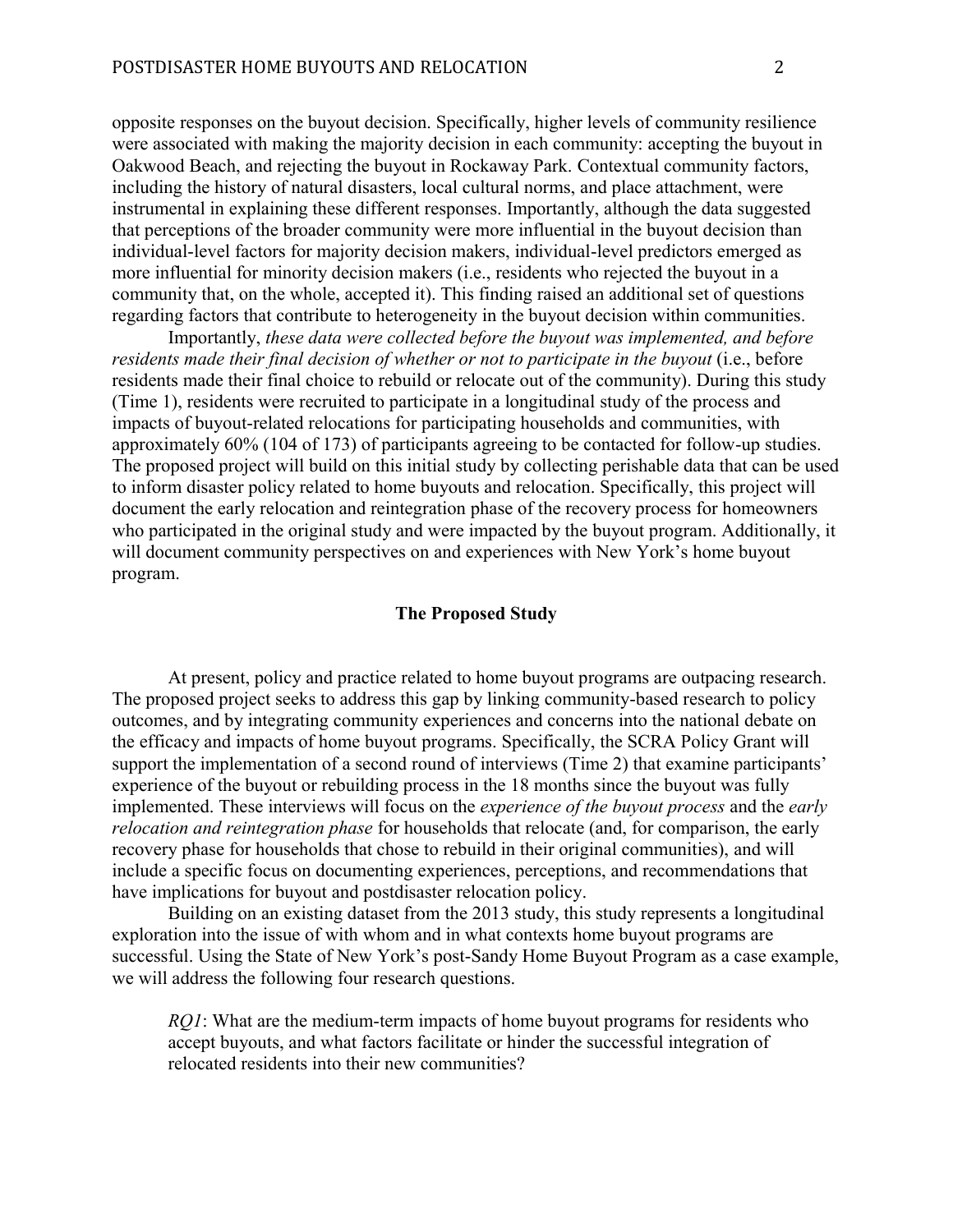*RQ2*: How do households and communities that reject buyouts compare to those that relocate in terms of community resilience, social disruption, and perception of risk?

*RQ3*: What household- and community-level factors contribute to heterogeneous responses to the buyout decision within neighborhoods?

*RQ4*: How do communities that are impacted by home buyout programs perceive the value of those programs, and what recommendations do they have for how the programs could be improved?

Research on the experience of home buyout programs and the effects of buyouts over time for residents who relocate has been limited. This research will document the lived experiences of buyout participants in *in the time since the buyout was implemented* (the early post-relocation phase), and explore residents' perceptions of factors that have facilitated or hindered their integration into a new community (RQ1). Also, by continuing to collect data on the recovery process in a demographically similar community that decided to rebuild rather than pursue a buyout (Rockaway Park), this study allows for a comparative assessment of the impacts of buyout-related decisions over time (RQ2). Third, this study will examine factors that contribute to heterogeneous responses in the buyout decision within neighborhoods. This issue will be examined through the inclusion of both participants who made the majority decision in their community (e.g., households that accepted a buyout in a community that, on the whole, opted to accept a buyout) and households that made the minority decision (e.g., households that rejected a buyout in a community that, on the whole, opted to accept a buyout) (RQ3). Finally, this study will document community perspectives on the buyout program as it was implemented in New York and elicit recommendations for how similar programs could be improved in the future (RQ4).

Our ultimate goal in conducting these Time 2 interviews is to document the lived experiences of residents impacted by buyout programs and begin to integrate these community perspectives into the national debate on buyout programs and policies. At present, community perspectives are largely undocumented and unrepresented in these discussions and, in turn, in buyout policies and practices. By collecting these data, actively translating them into policy recommendations, and engaging in outreach to relevant agencies, we will begin to address this gap.

#### **Method**

Participants from this study will be recruited from homeowners who participated in the original 2013 study and who agreed to be contacted for future studies. Participants will be contacted by phone, email, and/or mail and asked to participate in the present study. While we would ideally like to reach all participants from the 2013 study who agreed to be contacted, our goal is to successfully recruit 75 participants for the present study. As part of this process, we will also reconnect with leaders of the local community organizations with whom we partnered in the 2013 study.

Data will be collected through phenomenological semi-structured interviews. All participants from the 2013 study who are successfully recruited for this study will be asked to participate in a semi-structured interview. The interview protocol will be framed by our four research questions. In keeping with phenomenological methodology, the protocol will include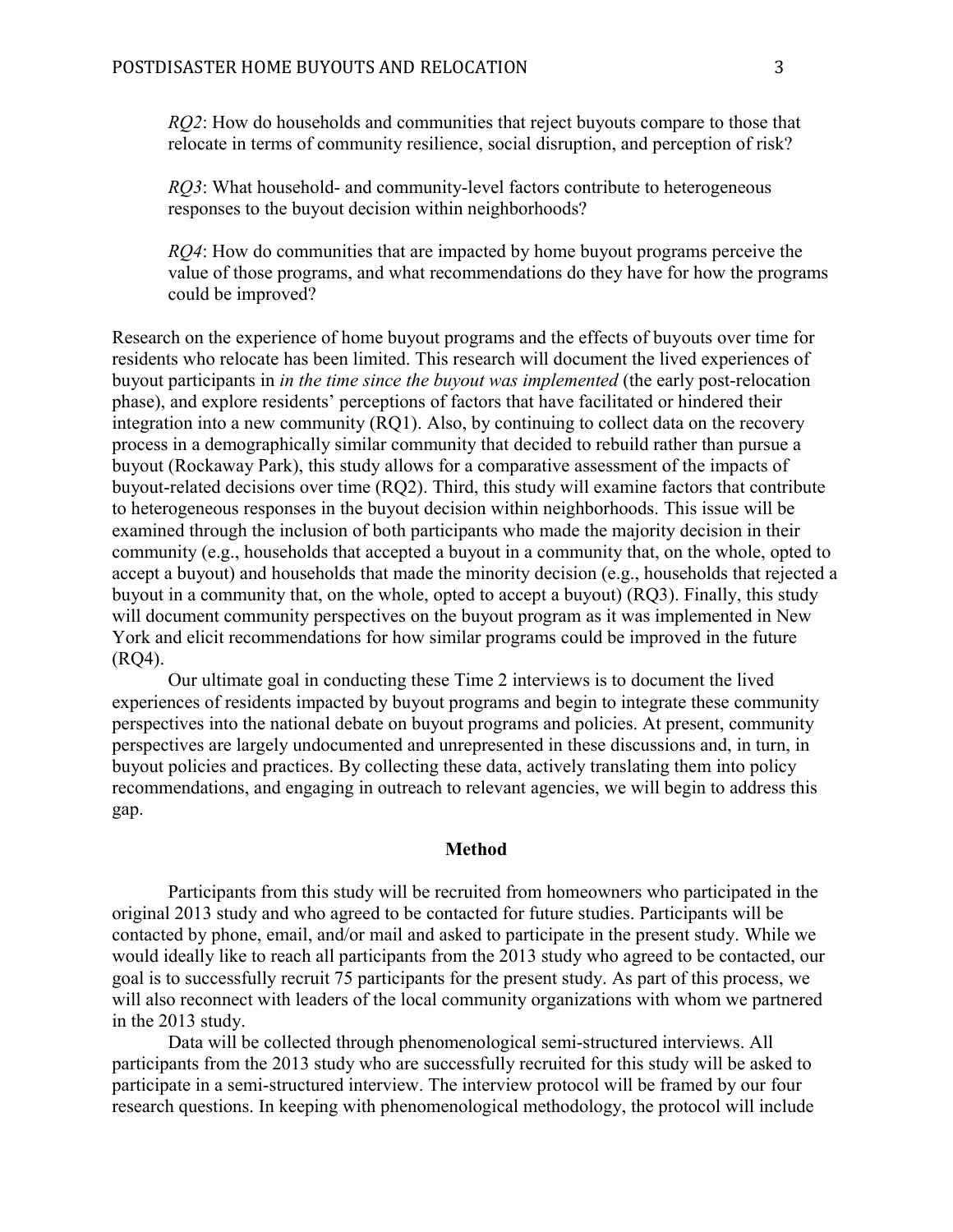questions pertaining to the details and nature of the participant's experience, either in the buyout or rebuilding process. Particular attention will be given to participants' perceptions of life changes that have occurred as a result of Sandy, the relocation, or the rebuilding process, and to reflections on their choices to date, including how those choices have influenced their social support networks and perception of risk. Additionally, interview questions will examine participants' views on the structure and implementation of the buyout program itself. For example, participants will be asked to reflect on the role of buyout information and leadership in the process, what components of the program were most helpful and most challenging, and what recommendations they would offer for adjusting these programs in the future. Data will be analyzed according to two qualitative methodologies. Qualitative data related to the lived experiences and impacts of buyouts and relocation will be analyzed according to phenomenological methodology (Creswell, 2007; Moustakas, 1994), designed to systematically explore and describe the lived experiences of a shared phenomenon. Additional data will be analyzed using grounded theory methodology (Corbin & Strauss, 2008), selected because of its applicability in exploratory research.

All interviews will be conducted in-person or by phone, at a time and place that is convenient for the participant. Interviews will be designed to take between 30-60 minutes. With the participant's consent, interviews will be digitally recorded. As support for their time spent participating in this study, interview participants will receive a \$20.00 gift card. Protection of human subjects will be secured through the Institutional Review Board of the University of Hawai'i at Mānoa. See Table 1 for a project timeline and list of project deliverables.

| <b>Project Activity</b>                            | Month (January 2015 – January 2016) |              |   |                   |   |         |              |                |   |                       |   |   |   |
|----------------------------------------------------|-------------------------------------|--------------|---|-------------------|---|---------|--------------|----------------|---|-----------------------|---|---|---|
|                                                    |                                     |              | M | A                 | M | $\bf J$ | J            | A              | S |                       |   |   |   |
| Obtain IRB approval                                | X                                   |              |   |                   |   |         |              |                |   |                       |   |   |   |
| Pretest interview guide                            |                                     | X            | X |                   |   |         |              |                |   |                       |   |   |   |
| Contact and recruit participants from 2013 study   |                                     | $\mathbf{X}$ | X |                   |   |         |              |                |   |                       |   |   |   |
| Conduct interviews                                 |                                     |              | X | X                 | X | X       |              |                |   |                       |   |   |   |
| Transcribe & quality check interview data          |                                     |              |   | $\rm\overline{X}$ | X | X       | X            |                |   |                       |   |   |   |
| Analyze interview data                             |                                     |              |   |                   |   |         | $\mathbf{X}$ | $\overline{X}$ | X |                       |   |   |   |
| Develop policy recommendations and white papers    |                                     |              |   |                   |   |         |              |                |   | $\overline{\text{X}}$ | X |   |   |
| Member check policy documents                      |                                     |              |   |                   |   |         |              |                |   |                       |   | X |   |
| Disseminate findings to communities                |                                     |              |   |                   |   |         |              |                |   |                       |   | X | X |
| Disseminate findings to relevant local, state, and |                                     |              |   |                   |   |         |              |                |   |                       |   |   | X |
| federal agencies                                   |                                     |              |   |                   |   |         |              |                |   |                       |   |   |   |

## **Table 1. Project Deliverables and Timeline**

# **Policy Implications**

In responding to natural disasters, it is essential that programs and policies reflect and accommodate the strengths and needs of the affected communities (SCRA Task Force for Disaster Community Readiness and Recovery, 2010). In the case of state and federal policies that relate to home buyout programs, more research is needed to understand the implications of these policies at the community level and the impacts on households that are faced with a relocation decision. At a basic level, these policies are establishing the framework for who is (and,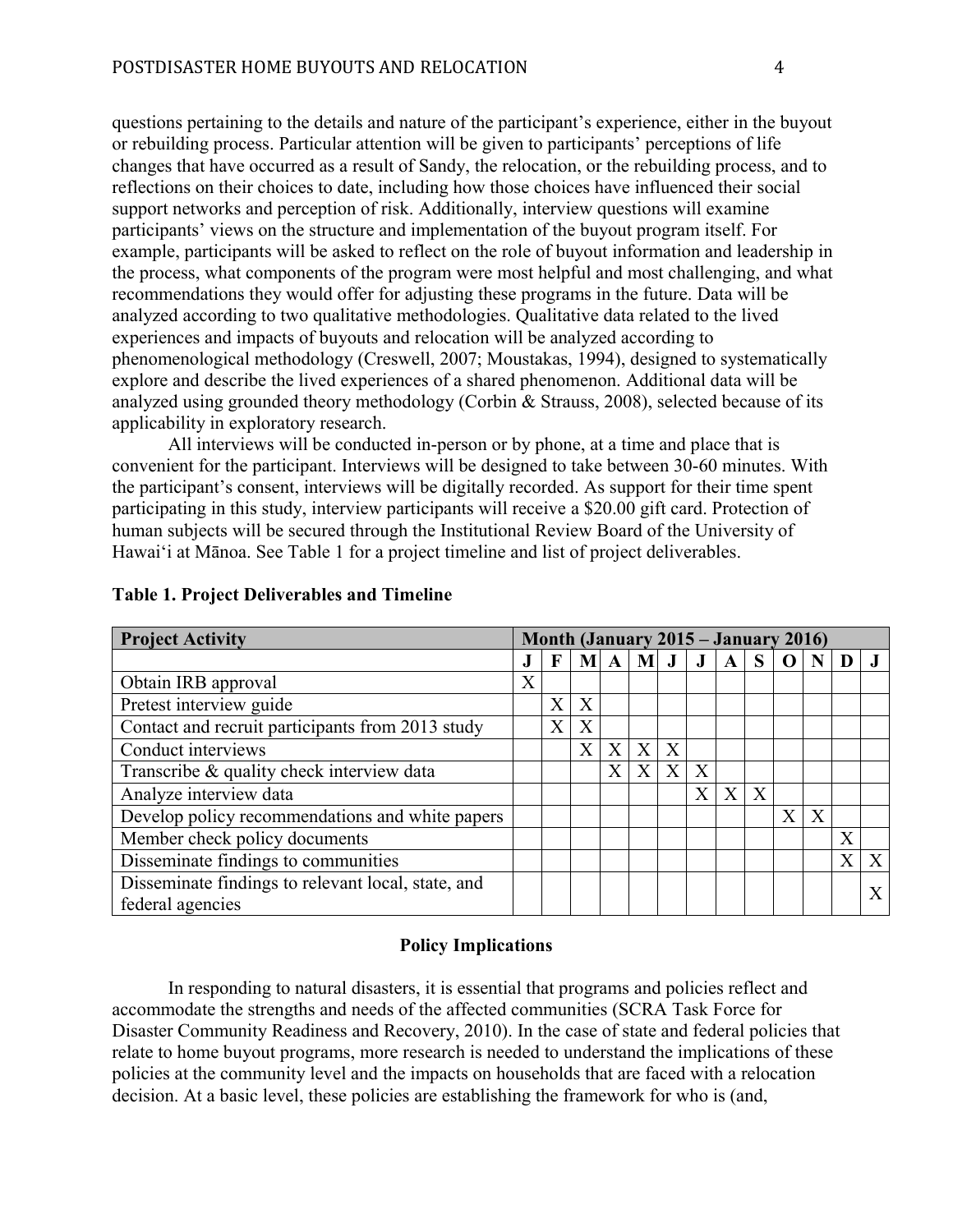importantly, who is not) eligible for buyouts and other forms of financial assistance in each state. Beyond that, however, they are the source of a great deal of frustration and anxiety among residents, as many must make major decisions about rebuilding or relocating in an atmosphere of policy ambiguity, and without a clear understanding of the costs and benefits associated with participation in a home buyout program.

Just as disasters impact entire communities, disaster policy shapes the programs and options available to residents of disaster-affected communities. This study has the potential to make significant contributions to both the literature and disaster policy by increasing our understanding of postdisaster relocation, specifically relocation that is facilitated through federally funded home buyout programs. These questions will become increasingly important as the effects of climate change are felt in heavily populated areas, and more communities are faced with the prospect of relocation. Further, while the decision to relocate after a disaster is technically an individual or household level decision, our previous research has demonstrated that contextual factors also play a critical role. By collecting data on the lived experiences of residents who are impacted by home buyout programs, we hope to use our understanding of the experience of disaster recovery at the community level to impact the design and implementation of home buyout and relocation policies and programs. If we want to ensure that these policies succeed in their stated goal of assisting residents in the process of recovery, then it is critical that we consider these issues from an ecological perspective and over time.

# **Dissemination**

Dissemination is a key component of this project, as one of our primary goals is to introduce community perspectives and concerns about home buyout programs into state and federal policy discussions on this issue. We will disseminate findings from this study through three channels. Academic dissemination will include conference presentations and the submission of our findings for publication in the American Journal of Community Psychology. Second, we will disseminate the findings to community groups in our participating communities and the neighboring areas. We will send a summary of pertinent findings to the leaders of our partner community organizations and, if appropriate, give community presentations to highlight findings, discuss themes, and explain how findings may be used to help communities faced with a similar decision in the future. This process will provide additional opportunities for community feedback and discussion, and may inform community action and decision making around disaster mitigation and planning. Third, we will disseminate our findings to relevant policy organizations, including the Federal Emergency Management Agency Region II Office, the U.S. Department of Housing and Urban Development, the New York State Office of Community Renewal, and the New York State Office of Emergency Management. For this component of the dissemination process, we will prepare and distribute a "white paper" that details the findings and key policy recommendations from the study. If appropriate, we will also give presentations of our findings.

# **Budget Justification and Timeline**

If funding is in place by December of 2014, we will begin outreach for this project in mid-January, 2015, pending Institutional Review Board approval. We anticipate data collection to continue through June 2015, at which time we will begin data analysis. In total, we expect this study to last one year, with an anticipated completion date of January 2016.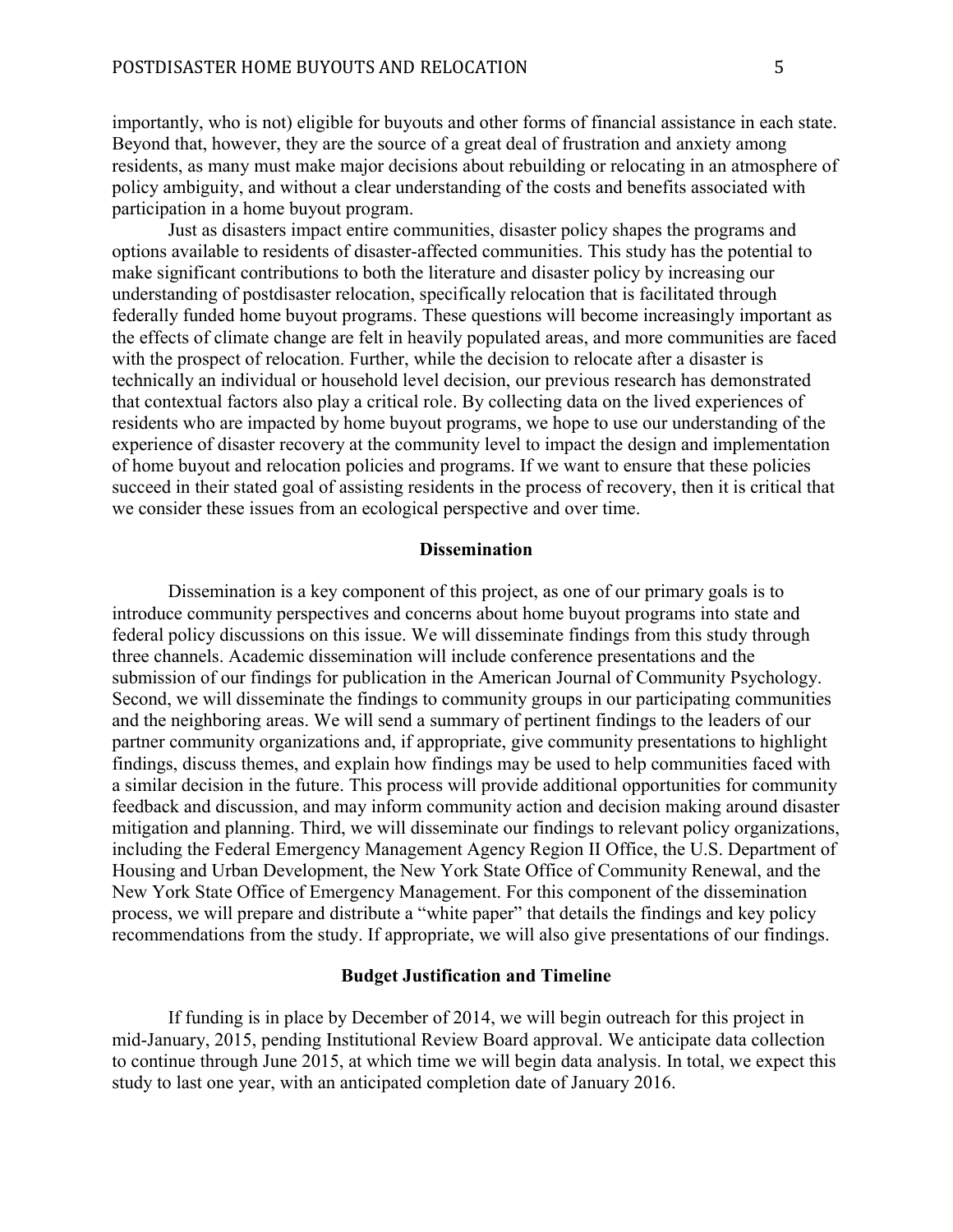Given this timeframe, just over one year will have passed since the first buyouts were executed in Oakwood Beach. Participants who were involved in a buyout will be able to report on their experiences of the buyout and their early resettlement process. In addition, residents of Rockaway Park will be able to reflect on changes that have occurred since Sandy, and since the first round of data were collected in the summer of 2013. All participants will be able to provide data related to measures of community resilience, and to report on current levels of social disruption and perceptions of risk. Participants will also have had time to reflect on their experiences related to the buyout process, and may have recommendations for how to improve buyout programs and policies.

The following budget reflects expected expenses for this study (see Table 2). We are requesting a total of \$4,486.00. Data collection for this study will involve a total of eight trips (including 5 overnight stays) from the first author's current residence (Allentown, PA) to New York City. Travel costs include mileage reimbursement at the current federal rate of \$0.56/mile, tolls, parking, and lodging. A per diem, calculated at the federal rate of \$46 per day, is included. Respondents will receive a gift card in the amount of \$20 for their participation.

| <b>Item</b>                                                  | <b>Total Cost</b> |  |  |  |  |
|--------------------------------------------------------------|-------------------|--|--|--|--|
| Mileage reimbursement (8 trips $\omega$ 249 miles*\$0.56/mi) | \$1,116           |  |  |  |  |
| Tolls and parking                                            | \$160             |  |  |  |  |
| Hotel (5 nights $\omega$ \$190/night)                        | \$950             |  |  |  |  |
| <b>Supplies</b>                                              | \$300             |  |  |  |  |
| Per diem $(\$46/day * 10 days)$                              | \$460             |  |  |  |  |
| Participant incentives (75 participants @ \$20 each)         | \$1500            |  |  |  |  |
| <b>TOTAL</b>                                                 | \$4,486           |  |  |  |  |

#### **Table 2. Proposed Budget**